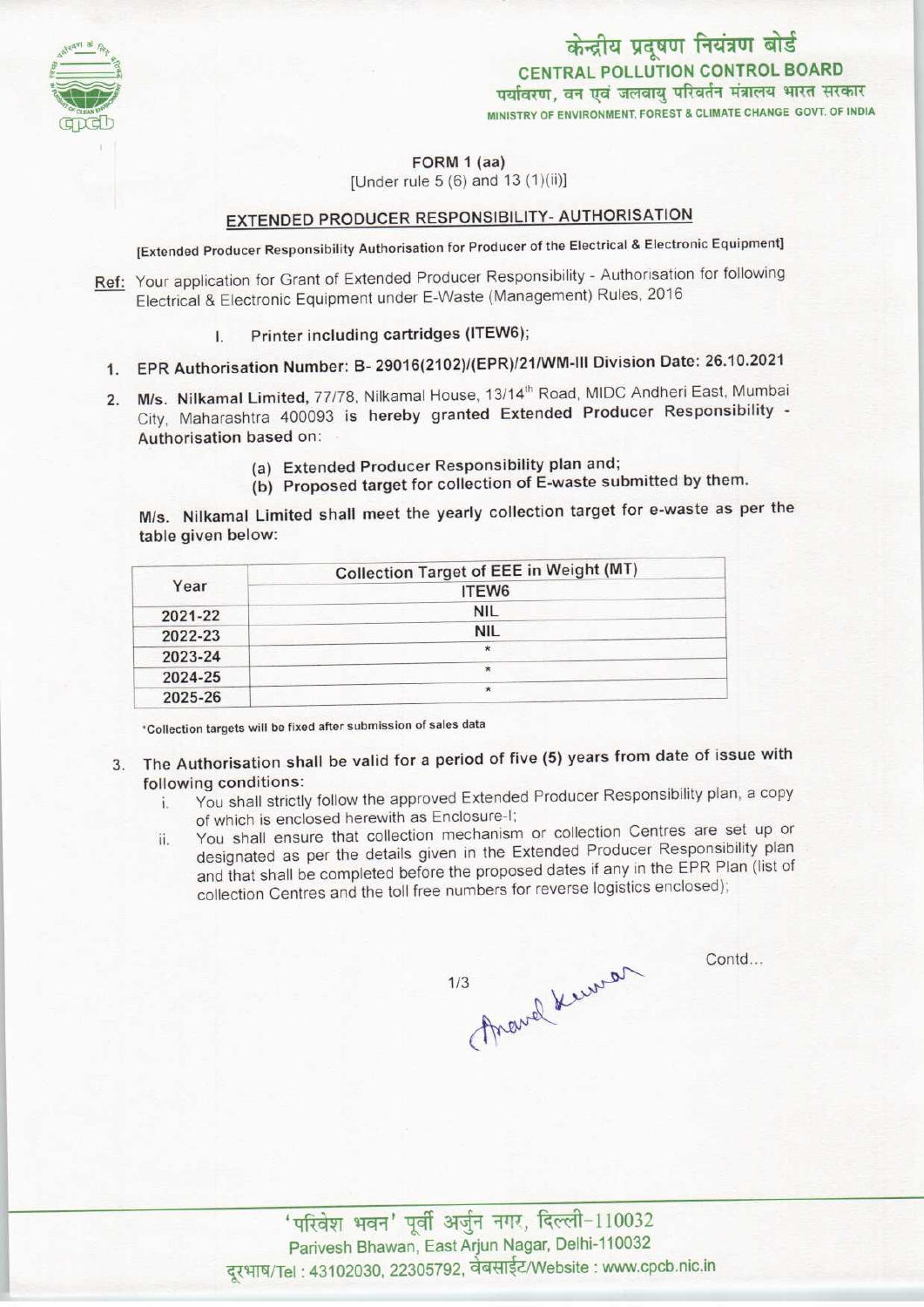

#### From pre page...

- iii. You shall ensure that all the collected e-waste is channelized to your dismantler/recycler M/s E-waste Recyclers India Shed No.15, Roz ka Meo Industrial Area, Nuh, Haryana and record shall be maintained at dismantler/recycler and at your end.
- iv. You shall maintain records, in Form-2 of these Rules, of e-waste and make such records available for scrutiny by Central Pollution Control Board;
- v. You shall file annual returnsin Form-3 to the Central Pollution Control Board on or before 30th day of June following the financial year to which that returns relates.

# vi. General Terms & Conditions of the Authorisation:

- a.The authorisation shall comply with provisions of the Environment(Protection) Act, 1986 and the E-waste (Management) Rules,2016 made there under;
- b. The authorisation or its renewal shall be produced for inspection at the request of an officer authorised by the Central Pollution Control Board;
- c.Any change in the approved Extended Producer Responsibility plan should be informed to Central Pollution Control Board within 15 days on which decision shall be communicated by Central Pollution Control Board within sixty days;
- d. It is the duty of the authorised person to take prior permission of the Central Pollution Control Board to close down any collection centre/points or any other facility which are part of the EPR plan;
- e.An application for the renewal of authorisation shall be made as laid down in subrule (vi) of rule of 13(1) the E- Waste (Management) Rules, 2016;
- f.The Board reserves right to cancel/amend/revoke the authorisation at any time as per the policy of the Board or Government.

#### vii. Additional Conditions: -

- a) That the applicant will submit annual sales data along with annual returns;
- b) That the applicant has to ensure that the addresses of collection points provided by them in their EPR Plan are correct and traceable and the collection points/centres are functional;
- c) That the applicant will submit revised application for grant of EPR Authorisation in case of applicant adding/changing PRO or changing its EPR Plan;

**Contd** 

2/3 Anewel Kurrer